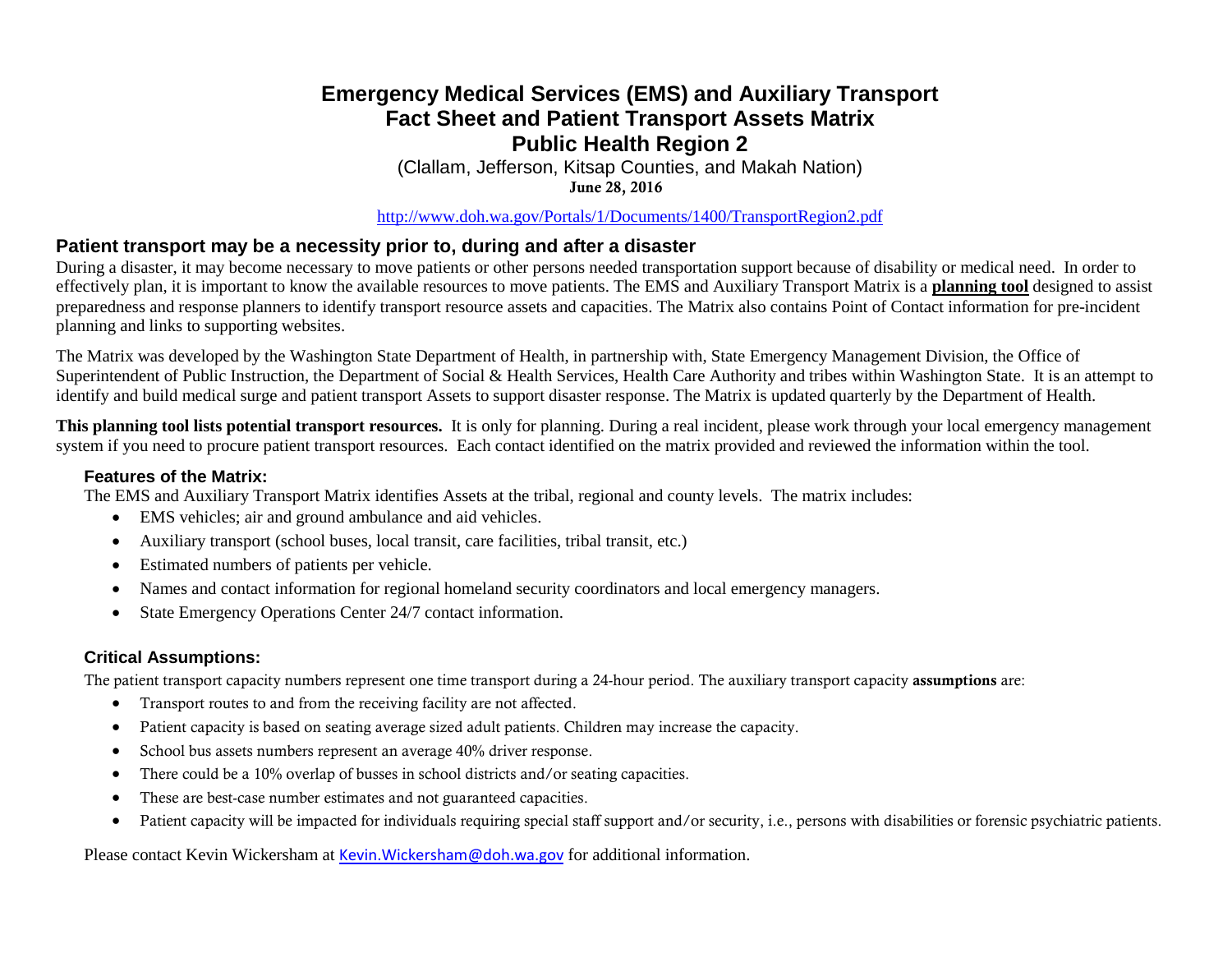| Region 2 EMS Patient and Auxiliary Patient Transport Assets and Capacities - June 28, 2016 |                            |                        |                                                                             |                                                     |                                                      |                                                 |                                                                                 |                                 |                                                                                                                                  |
|--------------------------------------------------------------------------------------------|----------------------------|------------------------|-----------------------------------------------------------------------------|-----------------------------------------------------|------------------------------------------------------|-------------------------------------------------|---------------------------------------------------------------------------------|---------------------------------|----------------------------------------------------------------------------------------------------------------------------------|
|                                                                                            |                            |                        | Number of Vehicles that May Be Available i                                  |                                                     | Number of Patients that May Be Transported"          |                                                 |                                                                                 |                                 |                                                                                                                                  |
| County, Tribe,<br><b>Agency, Other</b>                                                     | Ground<br><b>Ambulance</b> | Aid<br><b>Vehicles</b> | <b>County</b><br><b>Auxiliary</b><br><b>Transportill</b><br><b>Vehicles</b> | <b>Total</b><br><b>Transport</b><br><b>Vehicles</b> | Ground<br><b>Ambulance</b><br>Patients <sup>iv</sup> | Aid<br>Vehicles <sup>v</sup><br><b>Patients</b> | <b>County</b><br><b>Auxiliary</b><br>Transport <sup>vi</sup><br><b>Patients</b> | <b>Total</b><br><b>Patients</b> | <b>Emergency Management Contacts</b><br>Name, Email, Work Phone, 24/7 Phone                                                      |
| <b>Clallam</b>                                                                             | 34                         | $\mathbf{1}$           | 83                                                                          | 118                                                 | 102                                                  | $\mathbf{1}$                                    | 2,803                                                                           | 2,906                           | Penelope Linterman<br>PLinterman@co.clallam.wa.us<br>360.417.2483<br>360.417.2459                                                |
| <b>Jefferson</b>                                                                           | 20                         | 17                     | 38                                                                          | 75                                                  | 60                                                   | 17                                              | 2,611                                                                           | 2,688                           | <b>Bob Hamlin</b><br>bhamlin@co.jefferson.wa.us<br>360-344-9729<br>360-460-0500                                                  |
| <b>Kitsap</b>                                                                              | 63                         | 9                      | 148                                                                         | 220                                                 | 189                                                  | 9                                               | 9,413                                                                           | 9,611                           | Mike Gordon<br>mgordon@co.kitsap.wa.us<br>360-307-5870<br>360-307-5400                                                           |
| <b>Makah Nation</b>                                                                        | 3                          | $\mathbf{0}$           | 5                                                                           | 8                                                   | 9                                                    | $\Omega$                                        | 240                                                                             | 249                             | Louise<br>Smith louise.smith@makah.com<br>360-645-2481                                                                           |
| <b>Department</b><br>of Social and<br><b>Health</b><br><b>Services</b>                     |                            |                        | 6                                                                           | 6                                                   |                                                      |                                                 | 42                                                                              | 42                              | Sue Bush<br>BushSA@dshs.wa.gov<br>(360) 902-8159<br>(360) 239-5419<br>Zane (Tim) Scott<br>Zane.scott@dshs.wa.gov<br>360-664-6029 |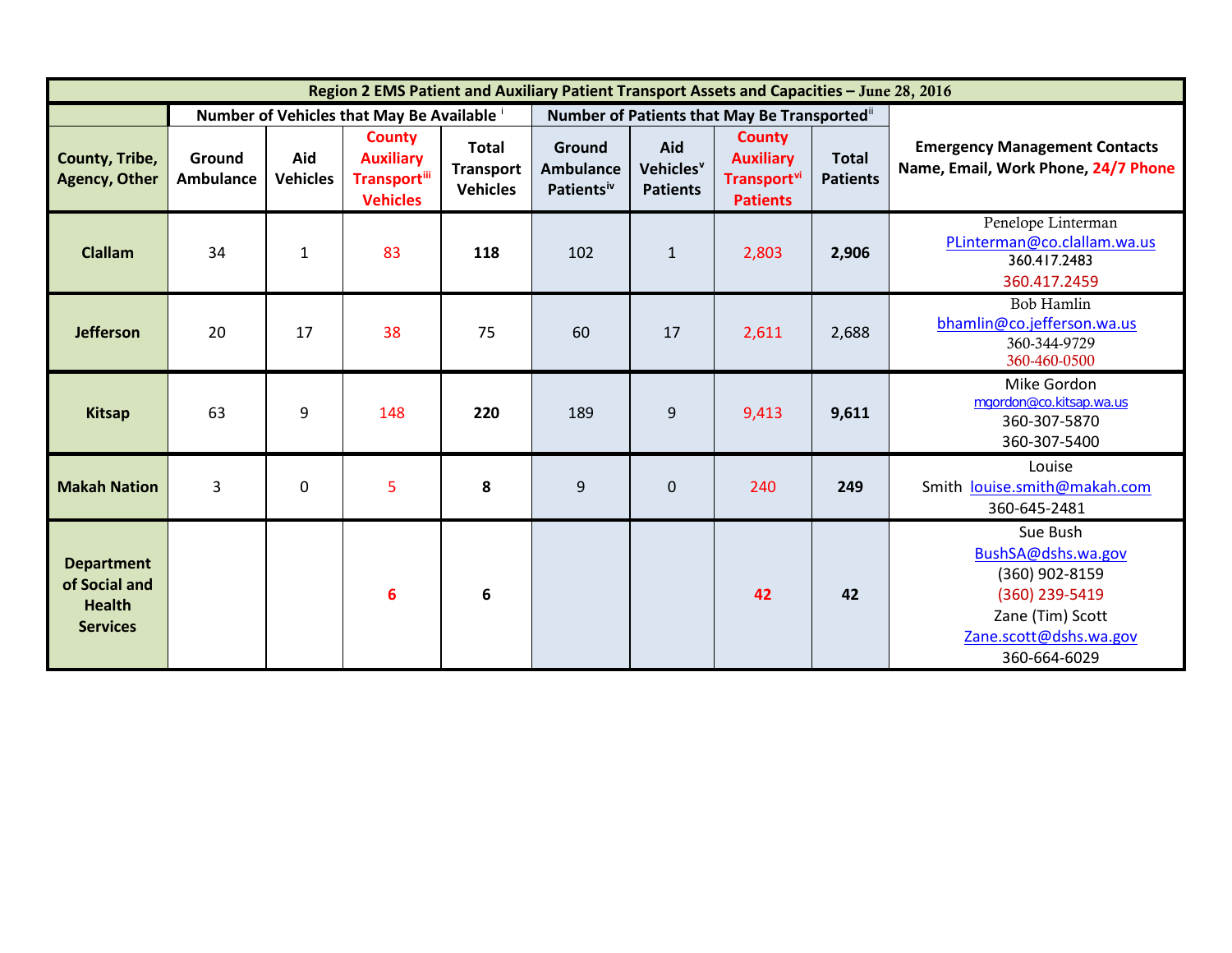<span id="page-2-3"></span><span id="page-2-2"></span><span id="page-2-1"></span><span id="page-2-0"></span>

| Region 2 EMS Patient and Auxiliary Patient Transport Assets and Capacities - June 28, 2016             |                            |                        |                                                                              |                                                     |                                                      |                                                 |                                                                                 |                                 |                                                                                                                                                                                                                                                                                            |  |
|--------------------------------------------------------------------------------------------------------|----------------------------|------------------------|------------------------------------------------------------------------------|-----------------------------------------------------|------------------------------------------------------|-------------------------------------------------|---------------------------------------------------------------------------------|---------------------------------|--------------------------------------------------------------------------------------------------------------------------------------------------------------------------------------------------------------------------------------------------------------------------------------------|--|
|                                                                                                        |                            |                        | Number of Vehicles that May Be Available i                                   |                                                     | Number of Patients that May Be Transported"          |                                                 |                                                                                 |                                 |                                                                                                                                                                                                                                                                                            |  |
| County, Tribe,<br><b>Agency, Other</b>                                                                 | Ground<br><b>Ambulance</b> | Aid<br><b>Vehicles</b> | <b>County</b><br><b>Auxiliary</b><br><b>Transport</b> iii<br><b>Vehicles</b> | <b>Total</b><br><b>Transport</b><br><b>Vehicles</b> | Ground<br><b>Ambulance</b><br>Patients <sup>iv</sup> | Aid<br>Vehicles <sup>v</sup><br><b>Patients</b> | <b>County</b><br><b>Auxiliary</b><br>Transport <sup>vi</sup><br><b>Patients</b> | <b>Total</b><br><b>Patients</b> | <b>Emergency Management Contacts</b><br>Name, Email, Work Phone, 24/7 Phone                                                                                                                                                                                                                |  |
| <b>Health Care</b><br><b>Authority</b><br>(HCA) Medical<br><b>Transportation</b><br>Sub<br>contractors |                            |                        | 34                                                                           | 34                                                  |                                                      |                                                 | 184                                                                             | 184                             | Paul Meury<br>paul.meury@hca.wa.gov<br>(360) 725-1317<br>Stephen<br>Riehl, stephen.riehl@hca.wa.gov<br>360-725-1441<br><b>Regional Brokers</b><br>Ann Kennedy<br>360-377-7176 ext 325<br>1800 756 5438<br>atk@paratransit.net<br>Hopelink<br>425-943-6766 (24/7)<br>dbuckley@hope-link.org |  |
| <b>Air Statewide</b>                                                                                   |                            |                        |                                                                              | 67                                                  |                                                      |                                                 |                                                                                 | 134                             |                                                                                                                                                                                                                                                                                            |  |
| <b>REGION 2</b><br><b>TOTALS</b>                                                                       | 120                        | 27                     | 314                                                                          | 528                                                 | 360                                                  | 27                                              | 15,293                                                                          | 15,814                          |                                                                                                                                                                                                                                                                                            |  |
|                                                                                                        |                            |                        |                                                                              |                                                     |                                                      |                                                 |                                                                                 |                                 |                                                                                                                                                                                                                                                                                            |  |
| <b>British</b><br>Columbia<br><b>Ambulance</b><br><b>Service</b>                                       | 478                        | 62                     |                                                                              | 549                                                 | 1,434                                                | 62                                              |                                                                                 | 1,514                           | Rod Salem<br>Rod.Salem@gov.bc.ca<br>(604) 660-1386                                                                                                                                                                                                                                         |  |

EMS licensed vehicles data from the ILRS EMS Resources Report June 1, 2016 **School District[s http://www.mrsc.org/subjects/governance/spd/spd-schlst.aspx](http://www.mrsc.org/subjects/governance/spd/spd-schlst.aspx) School Buses within districts<https://eds.ospi.k12.wa.us/BusDepreciation/default.aspx?pageName=busSearch>**

**<sup>i</sup> Aid Vehicles,<http://apps.leg.wa.gov/rcw/default.aspx?cite=18.73.180>and<http://apps.leg.wa.gov/wac/default.aspx?cite=246-976-300>**

**<sup>i</sup> Air ambulance, fixed/rotary wing, is a statewide resource. There are 26 fixed wings and 41 rotary wings.**

**ii Air ambulance may average 2 patients per flight, total statewide = 134.**

**iii Adult seating capacity includes buses, vans, trailers, etc.**

**iv 3 patients per vehicle, each transport**

 $\overline{\phantom{a}}$